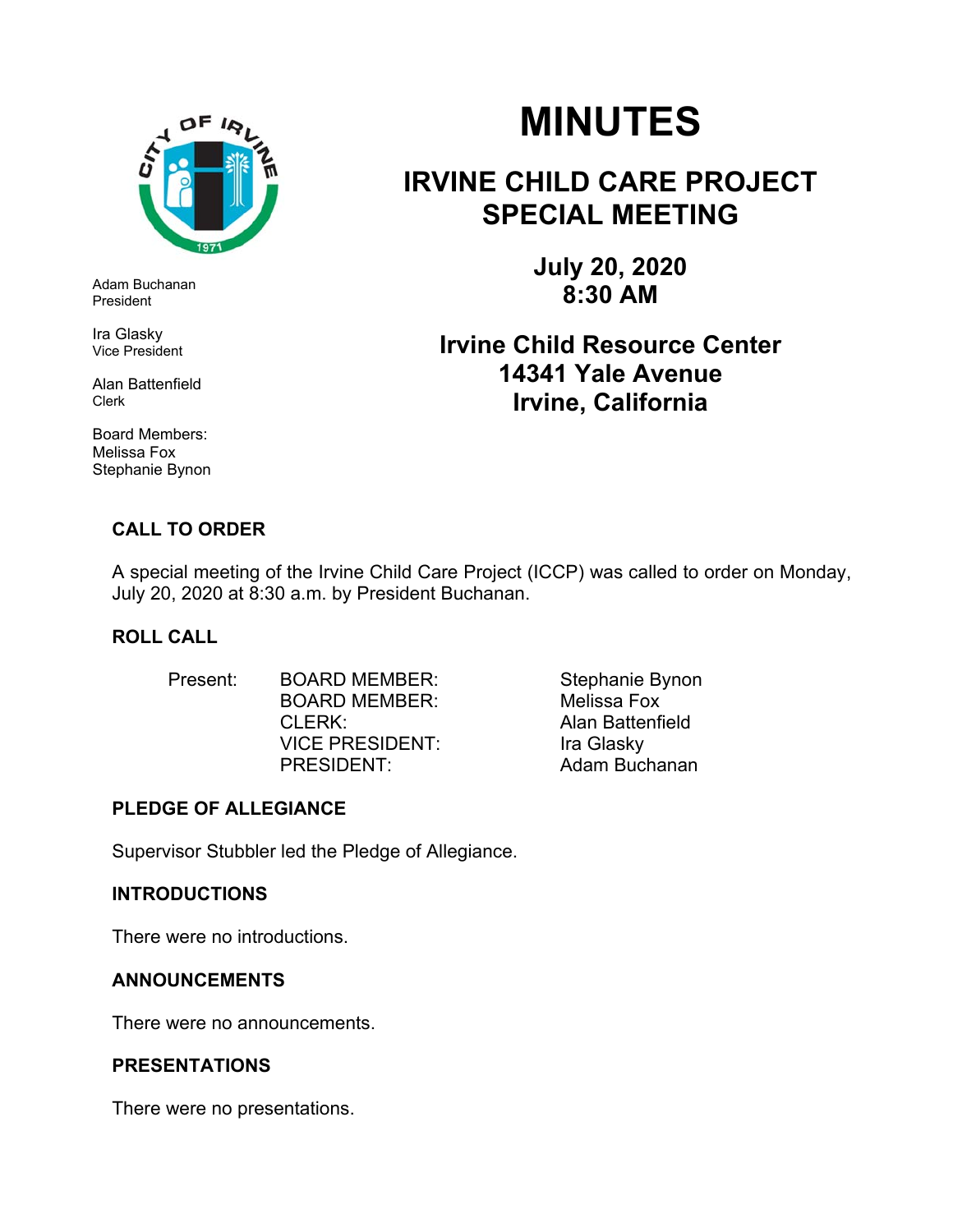#### **ADDITIONS AND DELETIONS TO THE AGENDA**

There were no additions or deletions to the agenda

#### **PUBLIC COMMENTS**

Ellen England, Director of Creekers' Club expressed her gratitude to the ICCP board for the ongoing rent relief, she stated that it has allowed her to retain staff. She also thanked Community Services Supervisor Traci Stubbler for the continued support in securing additional space on her IUSD campus for her program. Ellen expressed hope for the future of her program based on the rent relief the ICCP board has provided during this challenging time.

#### **BOARD BUSINESS**

#### **1. ICCP CHILD CARE PROJECT RENT RELIEF FOR PROVIDERS CONSIDERATION**

**Public Comment on item 1:** Michael Hagemann, parent of a child who attends Creekers' Club, thanked the Board for the ongoing rental relief support to ICCP programs. Michael asked the Board to select option D and waive all rent for August only, make September rent due Friday, September 18, 2020, and place a discussion of September and October rent on the September 14, 2020 agenda. Additionally he asked the board to set a special meeting in August to discuss programs utilizing additional classrooms after school hours to permit smaller group sizes, contingent on the program director obtaining approval from both state licensing and the local site administrator.

**Discussion included:** New State guidelines related to after school program group sizes and the impact on enrollment, how ICCP sites are currently accessing additional space on campuses, ICCP's fixed costs moving forward, and how school re-opening will impact ICCP enrollment.

#### **Moved by Vice President Glasky, seconded by Board Member Bynon, and unanimously carried to:**

**ACTION:** Approve Option A: Waiver from 50 percent of the rental payments for the month of August 2020 which would be a loss in revenue to ICCP of \$78,870. And ask staff to schedule a special meeting in August to discuss rental relief for the month of September.

#### **REPORTS**

#### **2. FACILITIES AND BUDGET REPORT – JOHN FOGARTY**

Report included in packet was reviewed

#### **3. ICCP ADMINISTRATOR'S REPORT – TRACI STUBBLER**

Report included in packet was reviewed